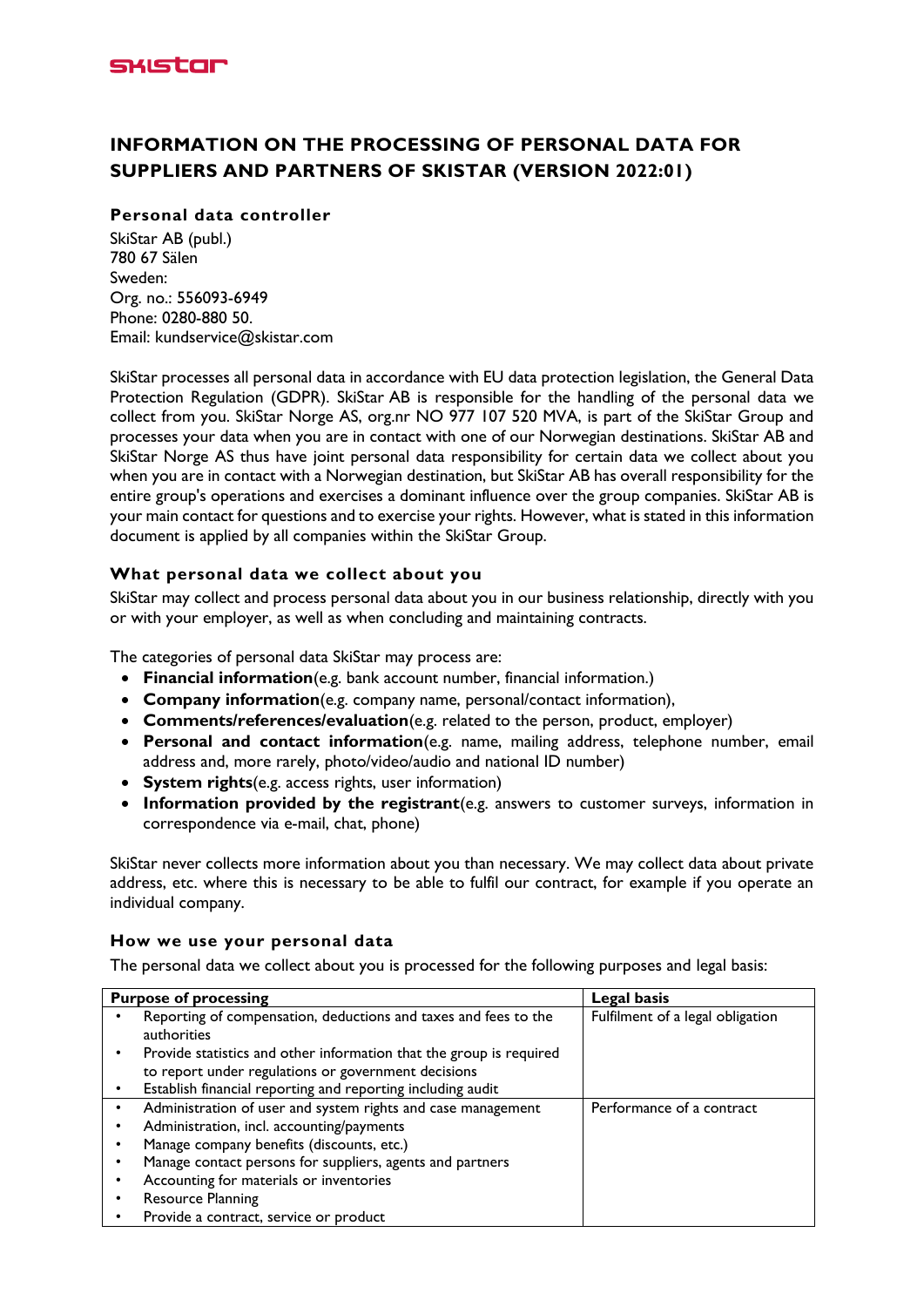

| Safety measures                                                                                                     |                               |
|---------------------------------------------------------------------------------------------------------------------|-------------------------------|
|                                                                                                                     |                               |
| Administration of the contract relationship, including logging of use<br>of premises, vehicles and equipment        | <b>Balancing of interests</b> |
| Manage offers, make selections and make purchases                                                                   |                               |
| Manage statistics and other information                                                                             |                               |
| Follow up work performance and performance goals, including<br>development conversations                            |                               |
| Publish information on the intranet or website for the dissemination<br>of information and the provision of service |                               |

If you do not disclose your personal data or object to processing, SkiStar cannot fulfil its contractual and legal obligations to you or manage the work effectively.

With regard to the above purposes that SkiStar processes after balancing of interests, SkiStar has the following legitimate interests in processing the data:

- Manage and plan the work
- Marketing SkiStar's services and products
- Protect company employees and assets
- Contact and inform employees and business partners
- Achieve transparency towards shareholders and the public

### **Who may we share your personal data with?**

Your personal data will be transferred or shared with SkiStar central accounting functions, work leaders and to a certain extent the IT function. Your personal data may also be disclosed to authorities or to system and service providers, insurance companies and auditors for specified purposes. In the event that SkiStar sells or buys operations or assets, SkiStar may also disclose your personal data to a potential seller or buyer of such activities or assets.

#### **How long we store your personal data**

Personal data that are only necessary to perform our contract will be deleted as a basis when our agreement expires. However, personal data necessary in order to comply with obligations under the accounting law, tax obligations, etc. must be stored as long as this is necessary in order to comply with obligations under such provisions. In the event of complaints and disputes, we store the information for up to ten years in order to defend our interests in case of legal claims. Some data, such as name, contact details and the like, may also be saved for up to two years after the contractual relationship has ended, in order for SkiStar to be able to contact the supplier for potential future business. Data stored on the basis of our legitimate interest is stored on the basis of internally developed storage decisions and varies depending on processing.

## **Your rights**

You have the right to:

- Get access to your personal data. You can request a copy of the information you would like and verify the information we hold about you. A copy is free of charge to request.
- Obtain rectification of inaccurate or incomplete personal data.
- Get your data deleted in certain cases, for example if your personal data is no longer necessary for the purposes for which it was collected.
- Get a restriction on the processing of your personal data in certain cases for example if you have objected to the processing of your personal data based on balancing of interests – while checking whether our reasons weigh up than your interests, rights and freedoms.
- Receive and transfer personal data to another data controller in certain cases (data portability).